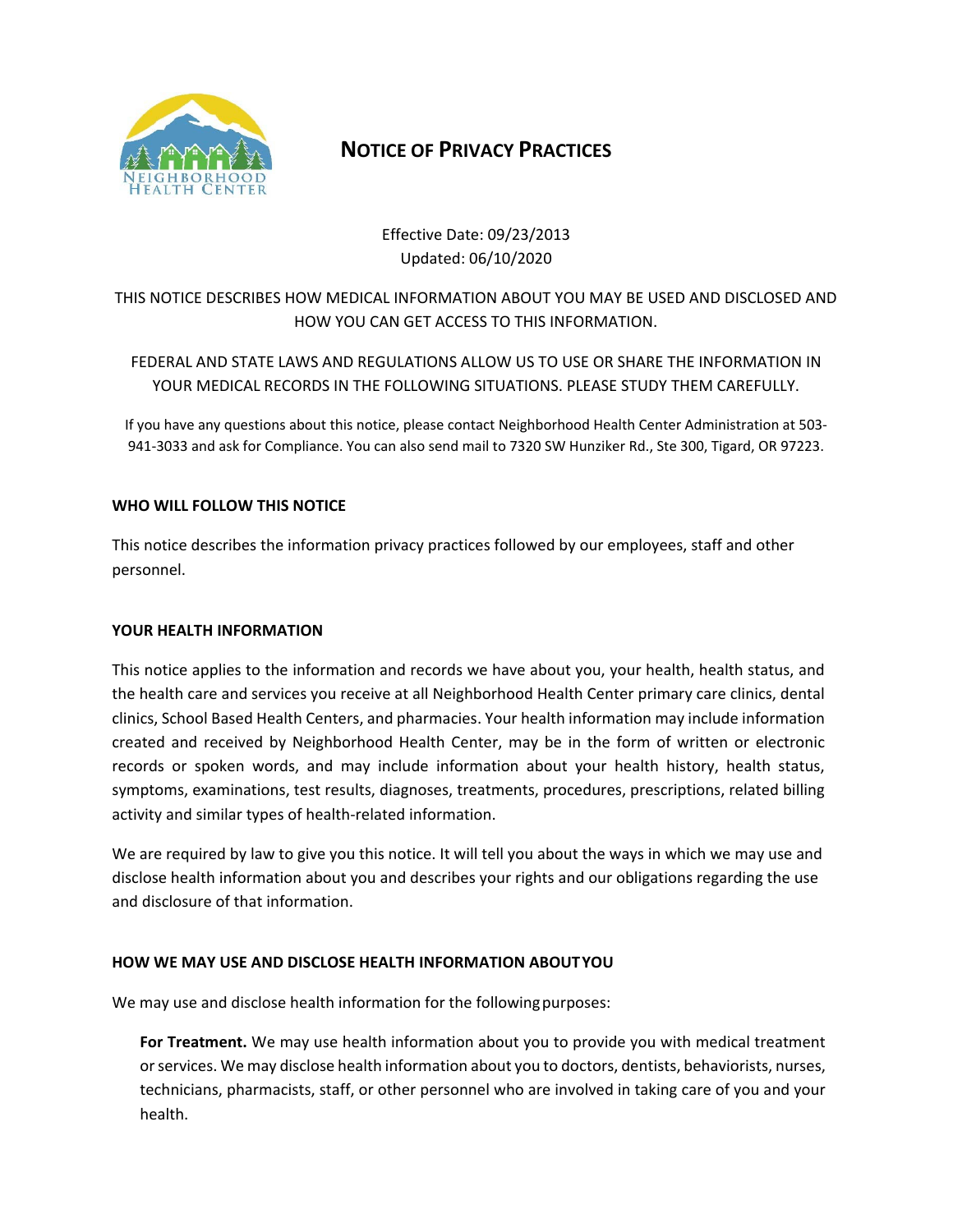For example, your doctor may be treating you for a heart condition and may need to know if you have other health problems that could complicate your treatment. The doctor may use your medical history to decide what treatment is best for you. The doctor may also tell another doctor about your condition so that doctor can help determine the most appropriate care for you.

Different personnel in our organization may share information about you and disclose information to people who do not work for Neighborhood Health Center in order to coordinate your care, such as phoning in prescriptions to your pharmacy, scheduling lab work and ordering x-rays. Family members and other health care providers may be part of your medical care outside this office and may require information about you that we have. We will request your permission before sharing health information with your family or friends unless you are unable to give permission to such disclosures due to your health condition.

**For Payment.** We may use and disclose health information about you so that the treatment and services you receive at Neighborhood Health Center may be billed to and payment may be collected from you, an insurance company or a third party.

For example, we may need to give your health plan information about a service you received here so your health plan will pay us or reimburse you for the service. We may also tell your health plan about a treatment you are going to receive to obtain prior approval or to determine whether your plan will pay for the treatment.

**For Health Care Operations.** We may use and disclose health information about you in order to run Neighborhood Health Center and make sure that you and our other patients receive quality care.

For example, we may use your health information to evaluate the performance of our staff in caring for you. We may also use health information about all or many of our patients to help us decide what additional services we should offer, how we can become more efficient, or whether certain new treatments are effective.

We may also disclose your health information to health plans that provide you insurance coverage and other health care providers that care for you. Our disclosures of your health information to plans and other providers may be for the purpose of helping these plans and providers provide or improve care, reduce cost, coordinate and manage health care and services, train staff and comply with the law.

**Fund Raising.** We may contact you to ask for your help with different fund raising campaigns.

Please notify us if you do not wish to be contacted during fund raising campaigns. If you advise us in writing (at the address listed at the top of this Notice) that you do not wish to receive such communications, we will not use or disclose your information for these purposes.

#### **SPECIAL SITUATIONS**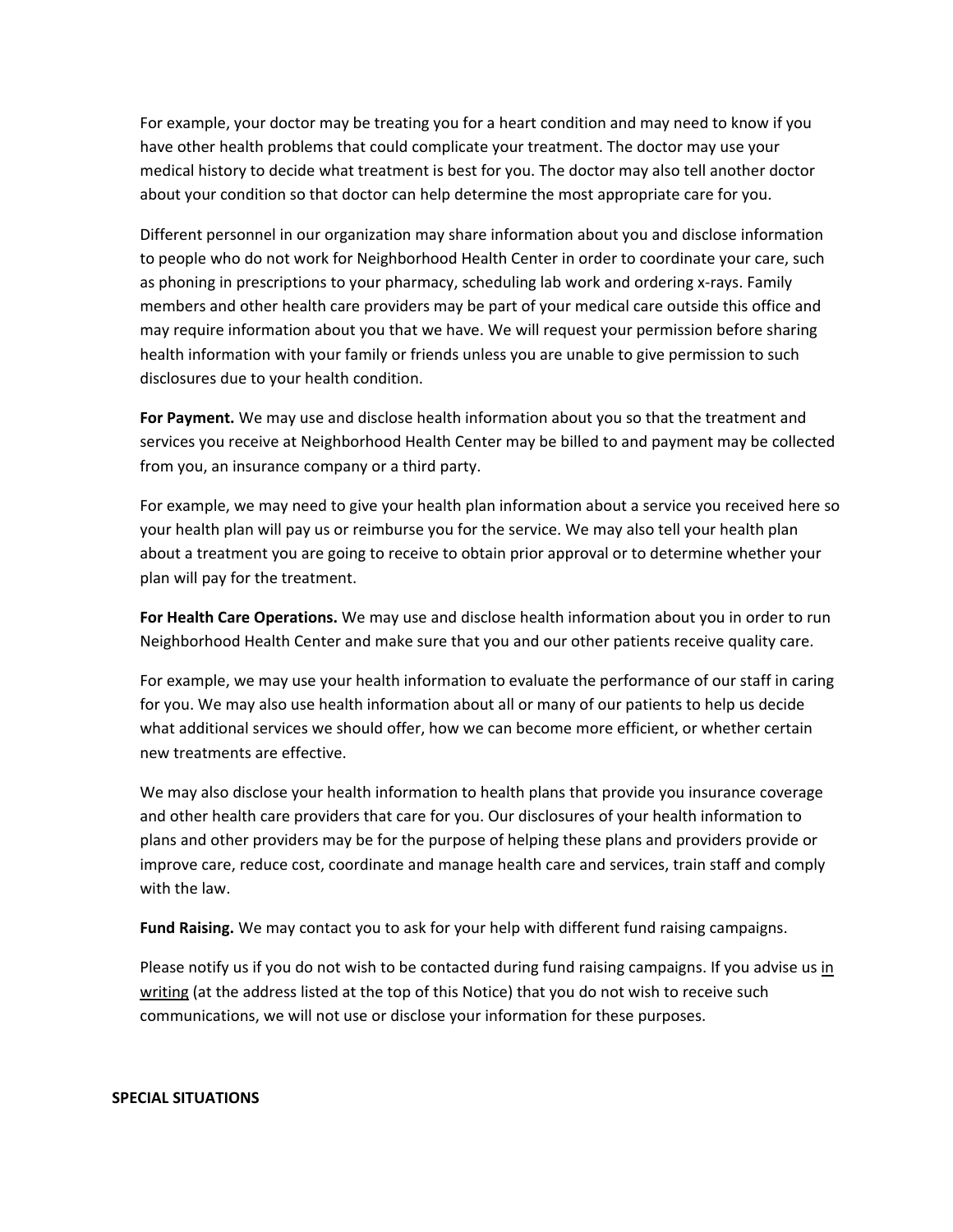We may use or disclose health information about you for the following purposes, subject to all applicable legal requirements and limitations:

**To Avert a Serious Threat to Health or Safety.** We may use and disclose health information about you when necessary to prevent a serious threat to your health and safety or the health and safety of the public or another person.

**Required by Law.** We will disclose health information about you when required to do so by federal, state or local law.

**Research.** We may use and disclose health information about you for research projects that are subject to a special approval process. We will ask you for your permission if the researcher will have access to your name, address or other information that reveals who you are, or will be involved in your care at the office.

**Organ and Tissue Donation.** If you are an organ donor, we may release health information to organizations that handle organ procurement or organ, eye or tissue transplantation or to an organ donation bank, as necessary to facilitate such donation and transplantation.

**Military, Veterans, National Security and Intelligence.** If you are or were a member of the armed forces, or part of the national security or intelligence communities, we may be required by military command or other government authorities to release health information about you. We may also release information about foreign military personnel to the appropriate foreign military authority.

**Workers' Compensation.** We may release health information about you for workers' compensation or similar programs. These programs provide benefits for work‐related injuries or illness.

**Public Health Risks.** We may disclose health information about you for public health reasons in order to prevent or control disease, injury or disability; or report births, deaths, suspected abuse or neglect, non‐accidental physical injuries, reactions to medications or problems with products.

**Health Oversight Activities.** We may disclose health information to a health oversight agency for audits, investigations, inspections, or licensing purposes. These disclosures may be necessary for certain state and federal agencies to monitor the health care system, government programs, and compliance with civil rights laws.

**Lawsuits and Disputes.** If you are involved in a lawsuit or a dispute, we may disclose health information about you in response to a court or administrative order. Subject to all applicable legal requirements, we may also disclose health information about you in response to a subpoena.

**Law Enforcement.** We may release health information if asked to do so by a law enforcement official in response to a court order, subpoena, warrant, summons or similar process, subject to all applicable legal requirements.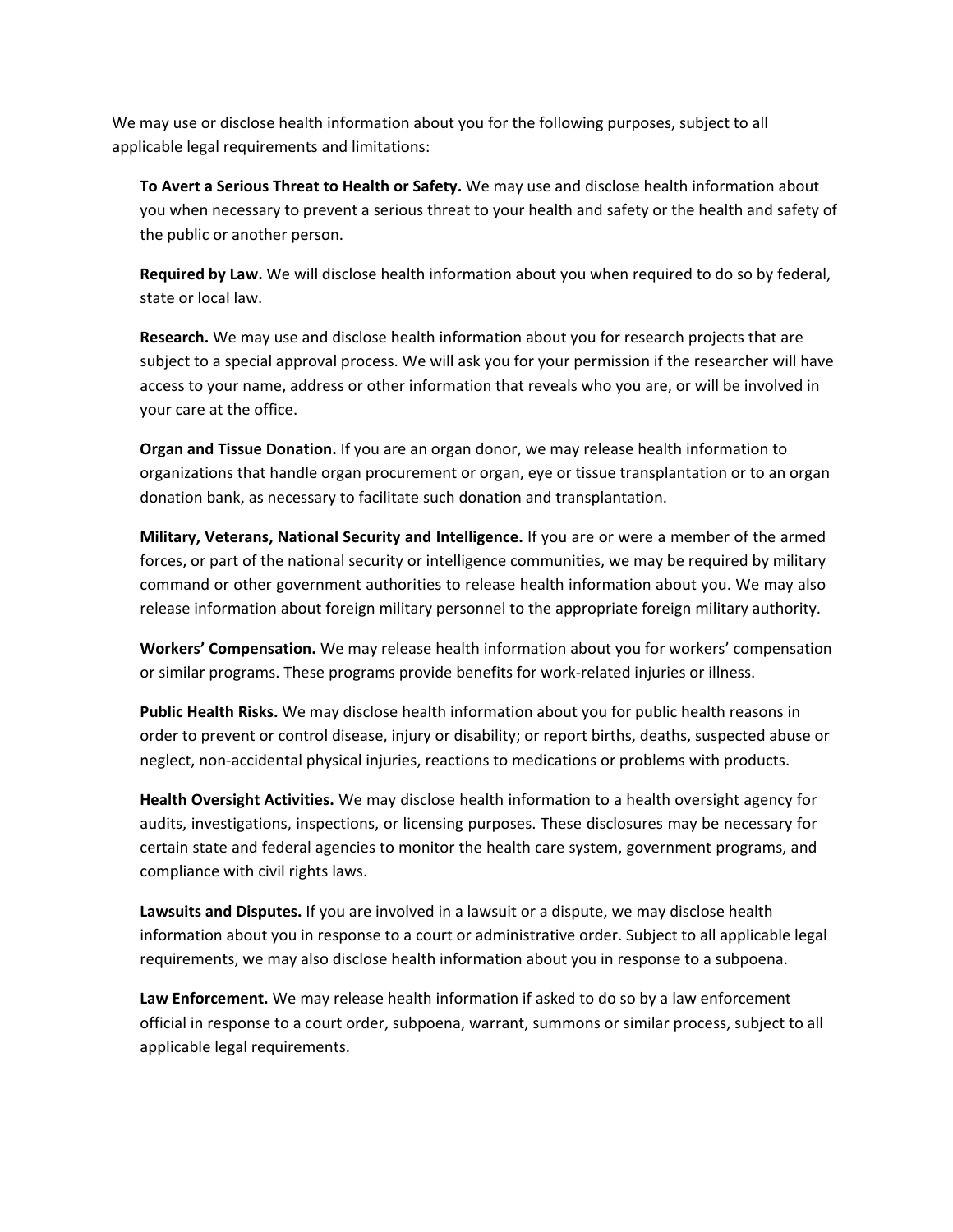**Coroners, Medical Examiners and Funeral Directors.** We may release health information to a coroner or medical examiner. This may be necessary, for example, to identify a deceased person or determine the cause of death.

**Information Not Personally Identifiable.** We may use or disclose health information about you in a way that does not personally identify you or reveal who you are.

**Family and Friends.** We may disclose health information about you to your family members or friends if we obtain your verbal agreement to do so or if we give you an opportunity to object to such a disclosure and you do not raise an objection. We may also disclose health information to your family or friends if we can infer from the circumstances, based on our professional judgment that you would not object. For example, we may assume you agree to our disclosure of your personal health information to your spouse when you bring your spouse with you into the exam room or the hospital during treatment or while treatment is discussed.

In situations where you are not capable of giving consent (because you are not present or due to your incapacity or medical emergency), we may, using our professional judgment, determine that a disclosure to your family member or friend is in your best interest. In that situation, we will disclose only health information relevant to the person's involvement in your care. For example, we may inform the person who accompanied you to the emergency room that you suffered a heart attack and provide updates on your progress and prognosis. We may also use our professional judgment and experience to make reasonable inferences that it is in your best interest to allow another person to act on your behalf to pick up, for example, filled prescriptions, medical supplies, or X‐rays.

#### **OTHER USES AND DISCLOSURES OF HEALTH INFORMATION**

We will not use or disclose your health information for any purpose other than those identified in the previous sections without your specific, written authorization. If you give us authorization to use or disclose health information about you, you may revoke that authorization, in writing, at any time. If you revoke your authorization, we will no longer use or disclose information about you for the reasons covered by your written authorization, but we cannot take back any uses or disclosures already made with your permission.

In some instances, we may need specific, written authorization from you in order to disclose certain types of specially protected information such as substance abuse information for purposes such as treatment, payment and healthcare operations.

#### **ORGANIZED HEALTH CARE ARRANGEMENTS TERMS**

Neighborhood Health Center is part of an organized health care arrangement including participants in OCHIN. A current list of OCHIN participants is available at www.ochin.org as a business associate of Neighborhood Health Center, OCHIN supplies information technology and related services to Neighborhood Health Center and other OCHIN participants. OCHIN also engages in quality assessment and improvement activities on behalf of its participants. For example, OCHIN coordinates clinical review activities on behalf of participating organizations to establish best practice standards and assess clinical benefits that may be derived from the use of electronic health record systems. OCHIN also helps participants work collaboratively to improve the management of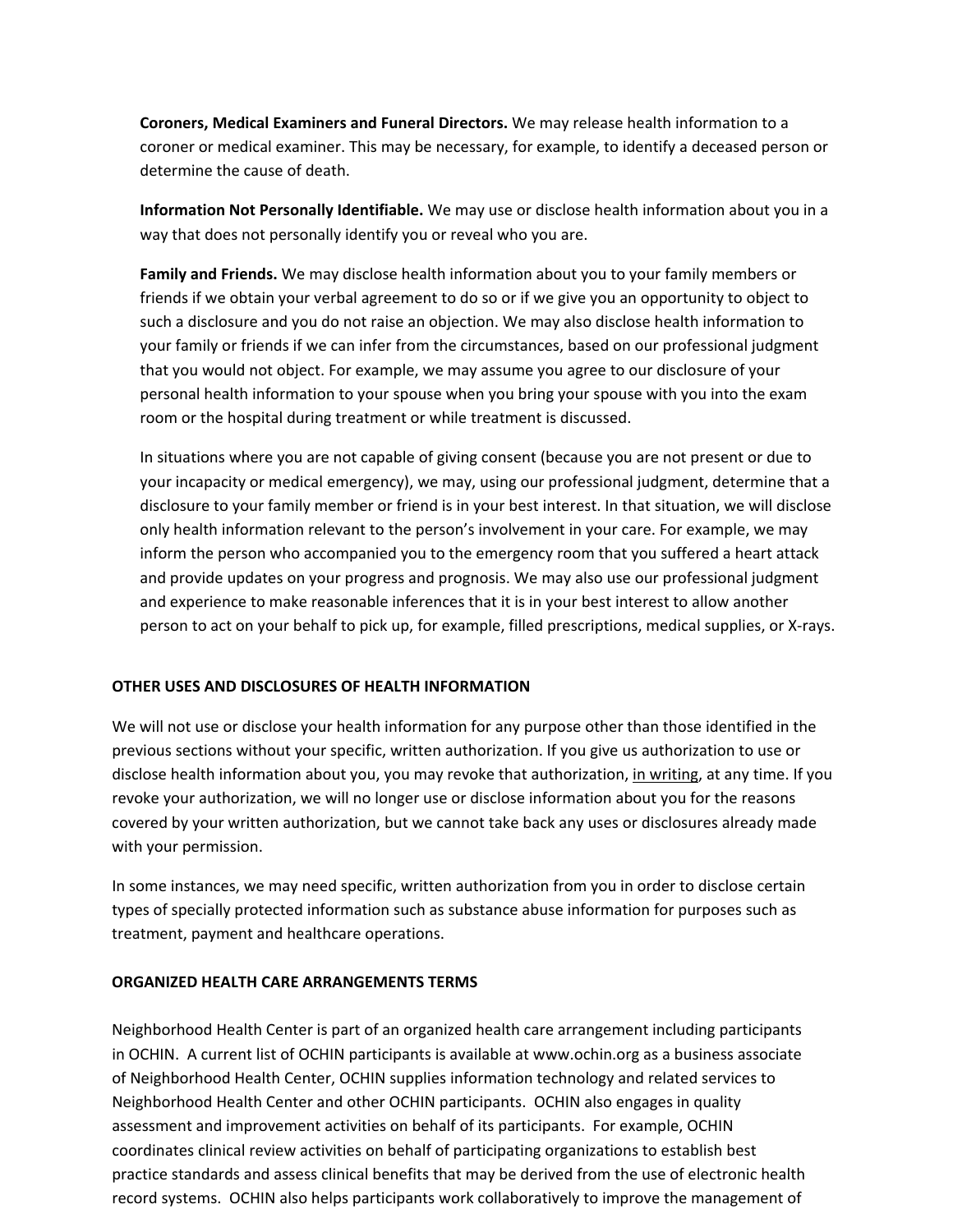internal and external patient referrals. Your personal health information may be shared by Neighborhood Health Center with other OCHIN participants or a health information exchange only when necessary for medical treatment or for the health care operations purposes of the organized health care arrangement. Health care operation can include, among other things, geocoding your residence location to improve the clinical benefits you receive.

 The personal health information may include past, present and future medical information as well as information outlined in the Privacy Rules. The information, to the extent disclosed, will be disclosed consistent with the Privacy Rules or any other applicable law as amended from time to time. You have the right to change your mind and withdraw this consent, however, the information may have already been provided as allowed by you. This consent will remain in effect until revoked by you in writing. If requested, you will be provided a list of entities to which your information has been disclosed.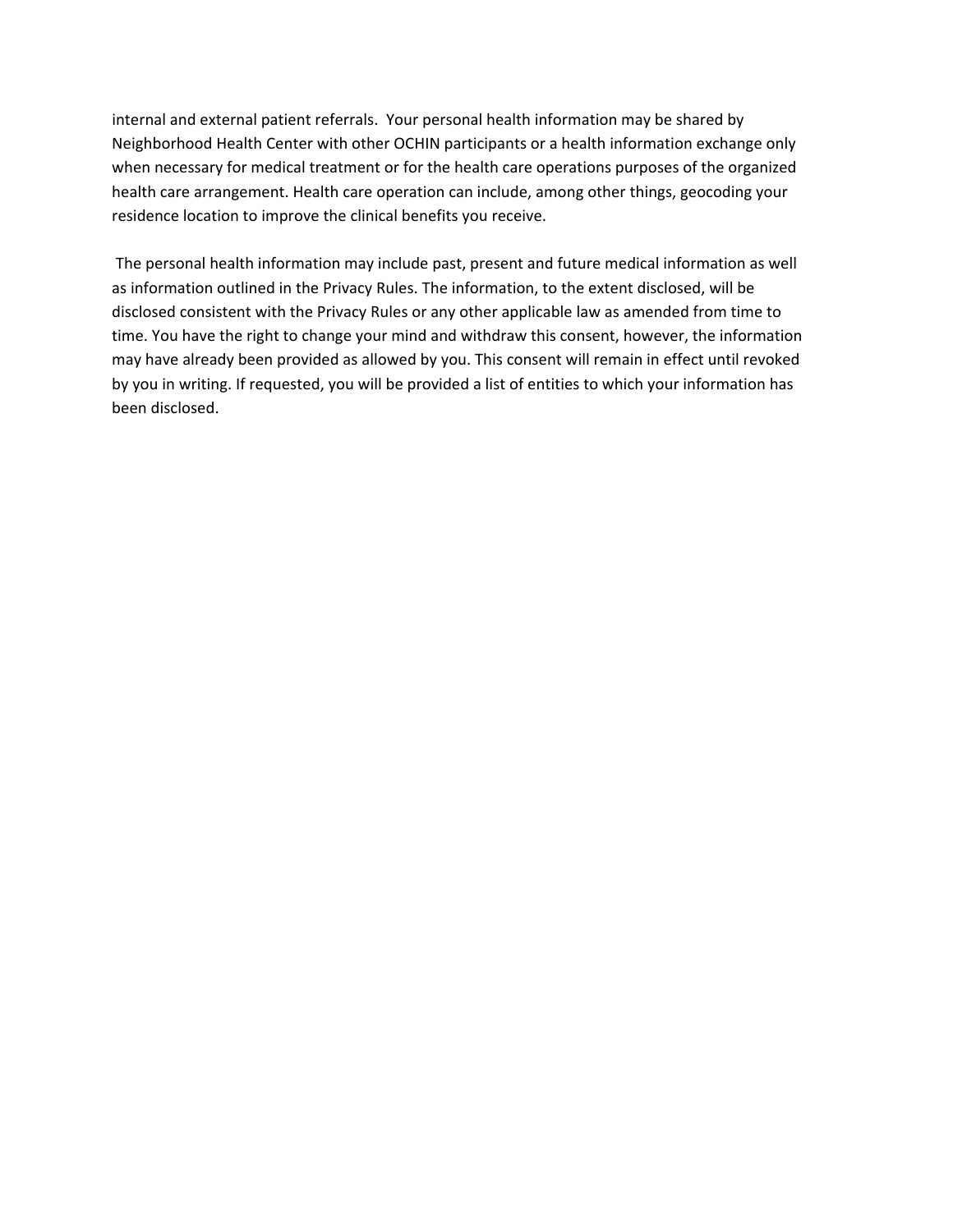#### **YOUR RIGHTS REGARDING HEALTH INFORMATION ABOUT YOU**

You have the following rights regarding health information we maintain about you:

**Right to Inspect and Copy.** You have the right to inspect and copy your health information, such as medical and billing records, that we keep and use to make decisions about your care. You must submit a written request to Compliance in order to inspect and/or copy records of your health information. If you request a copy of the information, we may charge a fee for the costs of copying, mailing or other associated supplies. We will notify you of the cost involved and you may choose to withdraw or modify your request at that time before any costs are incurred. A modified request may include requesting a summary of your medical record.

If you request to view a copy of your health information, we will not charge you for inspecting your health information. If you wish to inspect your health information, please submit your request in writing to Compliance.

You have the right to request a copy of your health information in electronic form if we store your health information electronically.

We may deny your request to inspect and/or copy your record or parts of your record in certain limited circumstances. If you are denied copies of or access to, health information that we keep about you, you may ask that our denial be reviewed. If the law gives you a right to have our denial reviewed, we will select a licensed health care professional to review your request and our denial. The person conducting the review will not be the person who denied your request, and we will comply with the outcome of the review.

**Right to Amend.** If you believe health information we have about you is incorrect or incomplete, you may ask us to amend the information. You have the right to request an amendment as long as the information is kept by your provider.

To request an amendment, complete and submit a Medical Record Amendment/Correction Form to Compliance Officer. This form can be requested from Administration.

We may deny your request for an amendment if your request is not in writing or does not include a reason to support the request. In addition, we may deny or partially deny your request if you ask us to amend information that:

- We did not create, unless the person or entity that created the information is no longer available to make the amendment
- Is not part of the health information that we keep
- You would not be permitted to inspect and copy
- Is accurate and complete

If we deny or partially deny your request for amendment, you have the right to submit a rebuttal and request the rebuttal be made a part of your medical record. Your rebuttal needs to be 2 pages in length or less and we have the right to file a rebuttal responding to yours in your medical record. You also have the right to request that all documents associated with the amendment request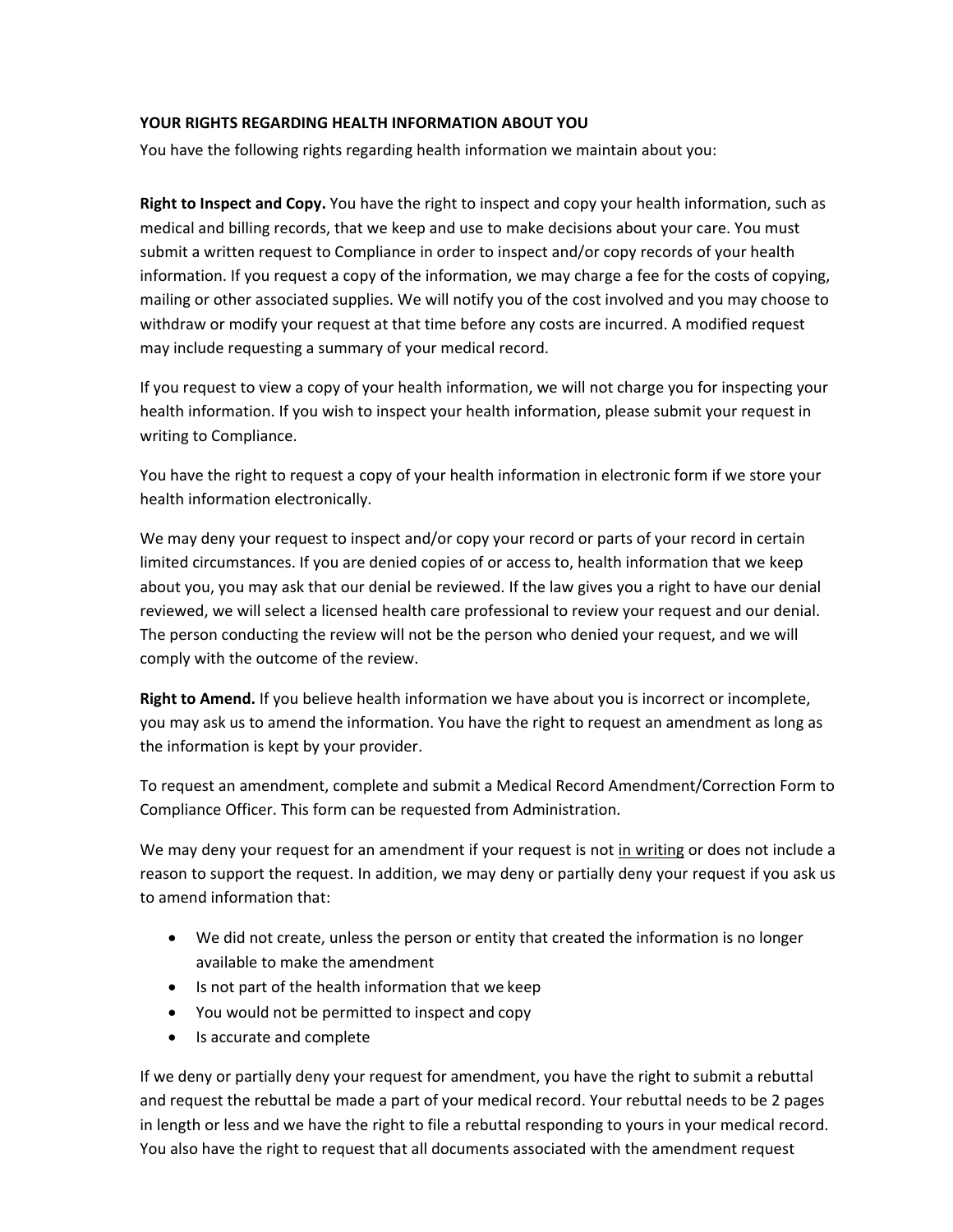(including rebuttal) be transmitted to any other party any time that portion of the medical record is disclosed.

**Right to an Accounting of Disclosures.** You have the right to request an accounting of disclosures. This is a list of the disclosures we made of medical information about you for purposes other than treatment, payment, health care operations, when specifically authorized by you and a limited number of special circumstances involving national security, correctional institutions and law enforcement.

To obtain this list, you must submit your request in writing to Billing Clerk. It must state a time period, which may not be longer than six years. Your request should indicate in what form you want the list (for example, on paper, electronically). The first list you request within a 12‐month period will be free. For additional lists, we may charge you for the costs of providing the list. We will notify you of the cost involved and you may choose to withdraw or modify your request at that time before any costs are incurred.

**Right to Request Restrictions.** You have the right to request a restriction or limitation on the health information we use or disclose about you for treatment, payment or health care operations. You also have the right to request a limit on the health information we disclose about you to someone who is involved in your care or the payment for it, like a family member or friend. For example, you could ask that we not use or disclose information about a surgery you had.

We are not required to agree to your request. If we do agree, we will comply with your request unless the information is needed to provide you emergency treatment or we are required by law to use or disclose the information.

We are required to agree to your request if you pay for treatment, services, supplies and prescriptions "out of pocket" and you request the information not be communicated to your health plan for payment or health care operations purposes. There may be instances where we are required to release this information if required by law.

To request restrictions, you may complete and submit the request in writing to our Administration office, attention to Compliance.

**Right to Request Confidential Communications.** You have the right to request that we communicate with you about medical matters in a certain way or at a certain location. For example, you can ask that we only contact you at work or by mail.

To request confidential communications, you may submit a letter stating the request to our Administration office, attention Compliance. We will not ask you the reason for your request. We will accommodate all reasonable requests. Your request must specify how or where you wish to be contacted.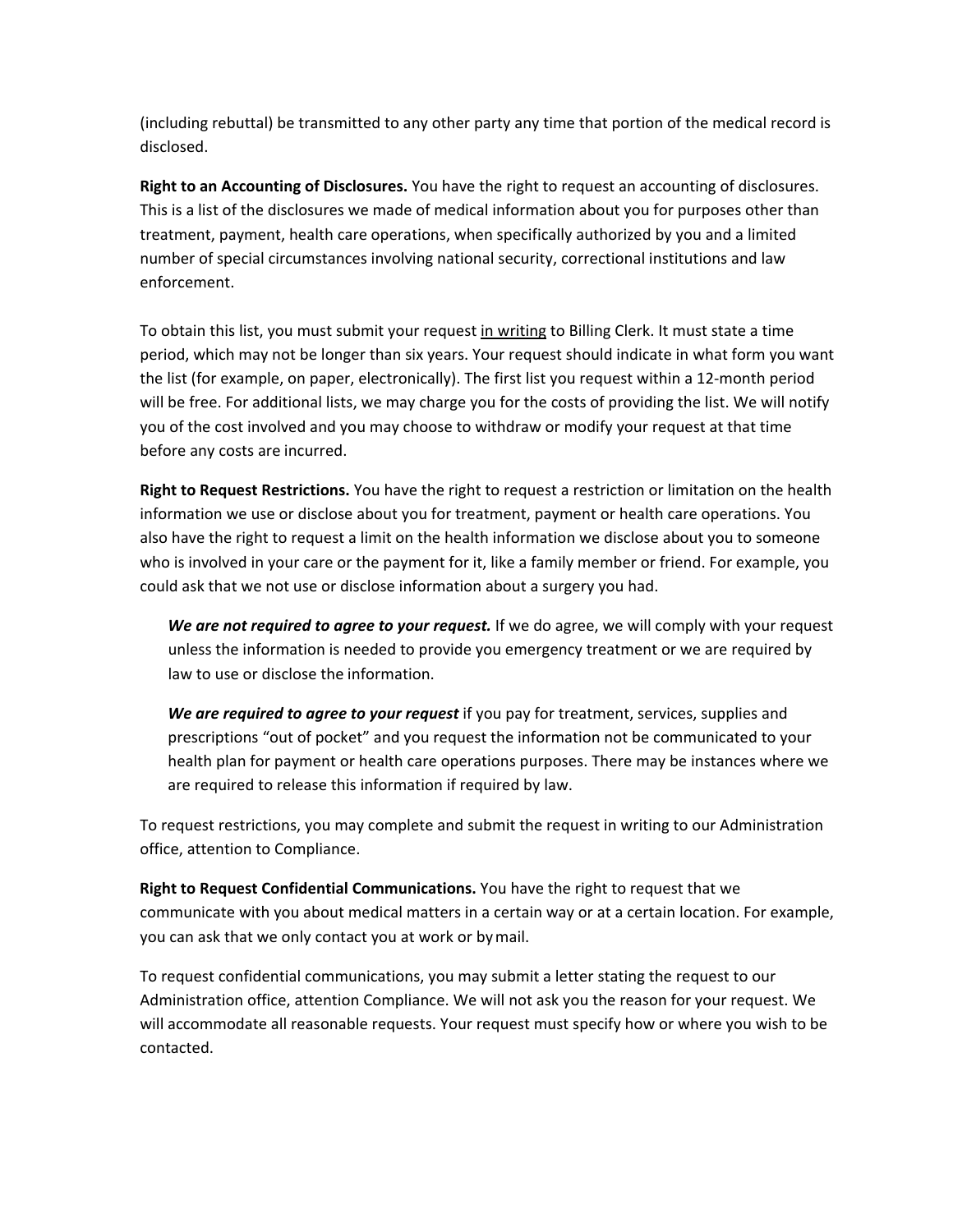**Right to a Paper Copy of This Notice.** You have the right to a paper copy of this notice. You may ask us to give you a copy of this notice at any time. Even if you have agreed to receive it electronically, you are still entitled to a paper copy. You may also find a copy of this Notice on our web site.

To obtain such a copy, contact Administration.

#### **CHANGES TO THIS NOTICE**

We reserve the right to change this notice, and to make the revised or changed notice effective for medical information we already have about you as well as any information we receive in the future.

We will inform you of any significant changes to this Notice. This may be through our newsletter, a sign prominently posted at our location(s), a notice posted on our web site or other means of communication.

#### **BREACH OF HEALTH INFORMATION**

We will inform you if there is a breach of your unsecured health information.

#### **COMPLAINTS**

If you believe your privacy rights have been violated, you may file a complaint with our office or with the Secretary of the Department of Health and Human Services.

To file a complaint with Neighborhood Health Center, contact Administration, attention Compliance at 7320 SW Hunziker Rd, Ste 300, Tigard, OR 97223 or at 503‐941‐3033.

#### *You will not be penalized for filing a complaint.*